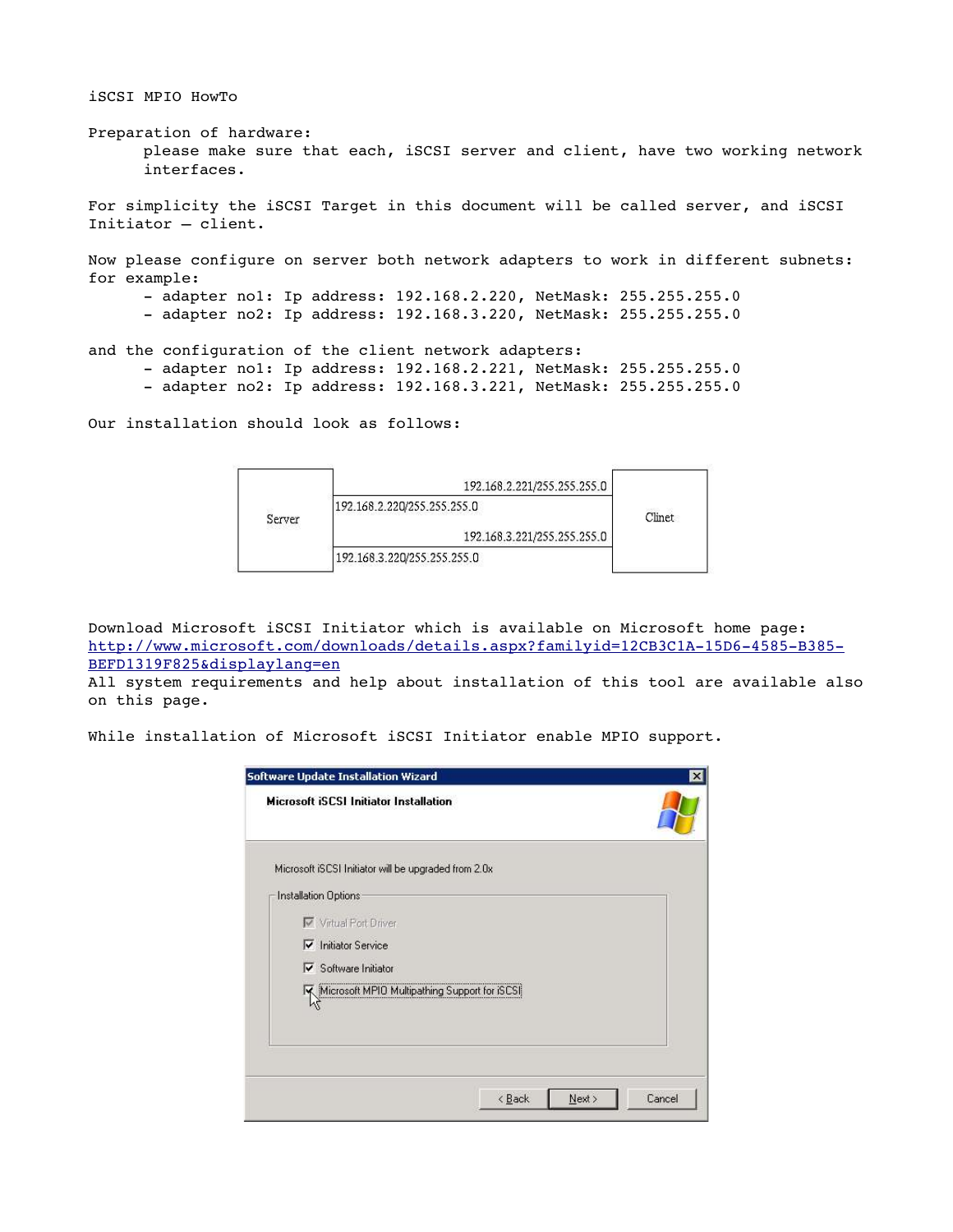When installation is complete and successful on the Desktop should appear new icon: Microsoft iSCSI Initiator.

Double click on it. New window should appear. Enter tab "Discovery".

| Address                     | Port<br>Adapter |        | IP Address |
|-----------------------------|-----------------|--------|------------|
| Add                         |                 | Remove | Refresh    |
| <b>ISNS</b> Servers<br>Name |                 |        |            |
| Add                         |                 | Remove | Refresh    |

Here you have to enter both Ip address of the server, so please click on Add button. Enter 192.168.2.220 and leave the port unchanged. Please add now the other address of the server: 192.168.3.220 still leaving the port unchanged.

| Type the IP address or DNS name and socket number of the portal you<br>want to add. Click Advanced to select specific settings for the discovery<br>session to the portal. |       |           |
|----------------------------------------------------------------------------------------------------------------------------------------------------------------------------|-------|-----------|
| IP address or DNS name:                                                                                                                                                    | Port: |           |
|                                                                                                                                                                            | 3260  | Advanced. |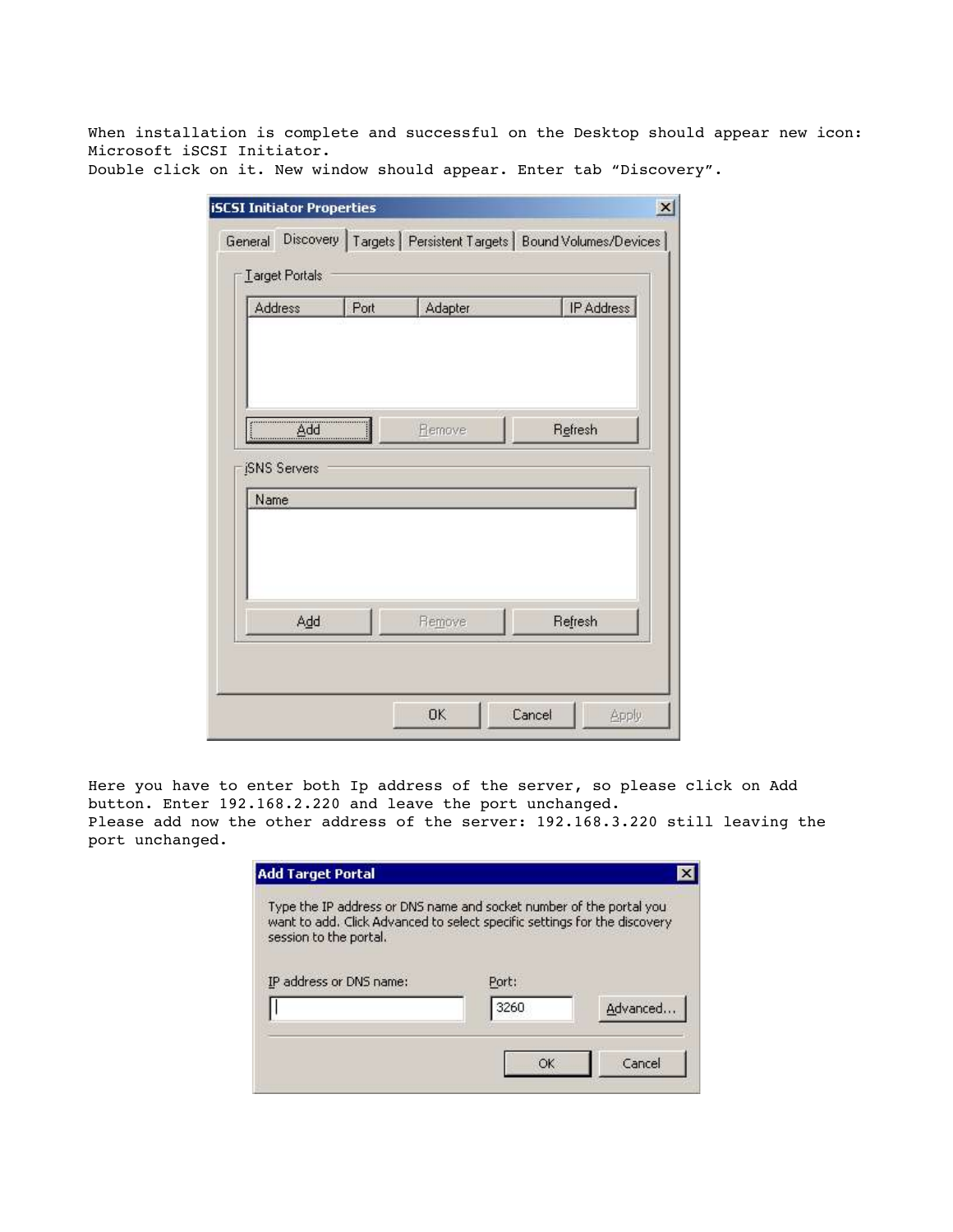Proceed now to tab "Targets" and click Refresh button.

| <b>iSCSI Initiator Properties</b> |                                                                                                                                                         | $\vert x \vert$                                                      |
|-----------------------------------|---------------------------------------------------------------------------------------------------------------------------------------------------------|----------------------------------------------------------------------|
|                                   |                                                                                                                                                         | General Discovery Targets Persistent Targets   Bound Volumes/Devices |
| devices for that target.          | Select a target and click Log On to access the storage devices for that<br>target. Click details to see information about the sessions, connections and |                                                                      |
| Largets:<br>Name                  |                                                                                                                                                         | Status                                                               |
| ign.2005-08:iscsi.target0         |                                                                                                                                                         | Inactive                                                             |
|                                   |                                                                                                                                                         |                                                                      |
|                                   |                                                                                                                                                         |                                                                      |
|                                   | Details                                                                                                                                                 | Log On<br>Refresh                                                    |

New targets existing on a server should appear. Select one target and click "Log on..." button. Check "Enable multi-patch" and optionally "Automatically restore this connection when the system boots"

| Log On to Target                                                                                     |    |        |
|------------------------------------------------------------------------------------------------------|----|--------|
| Target name:                                                                                         |    |        |
| ign.2005-08:iscsi.target0                                                                            |    |        |
| $\blacktriangleright$ Automatically restore this connection when the system boots                    |    |        |
| Enable multi-path                                                                                    |    |        |
| Only select this option if iSCSI multi-path software is already installed<br>Ш.<br>on your computer. |    |        |
| Advanced                                                                                             | OK | Cancel |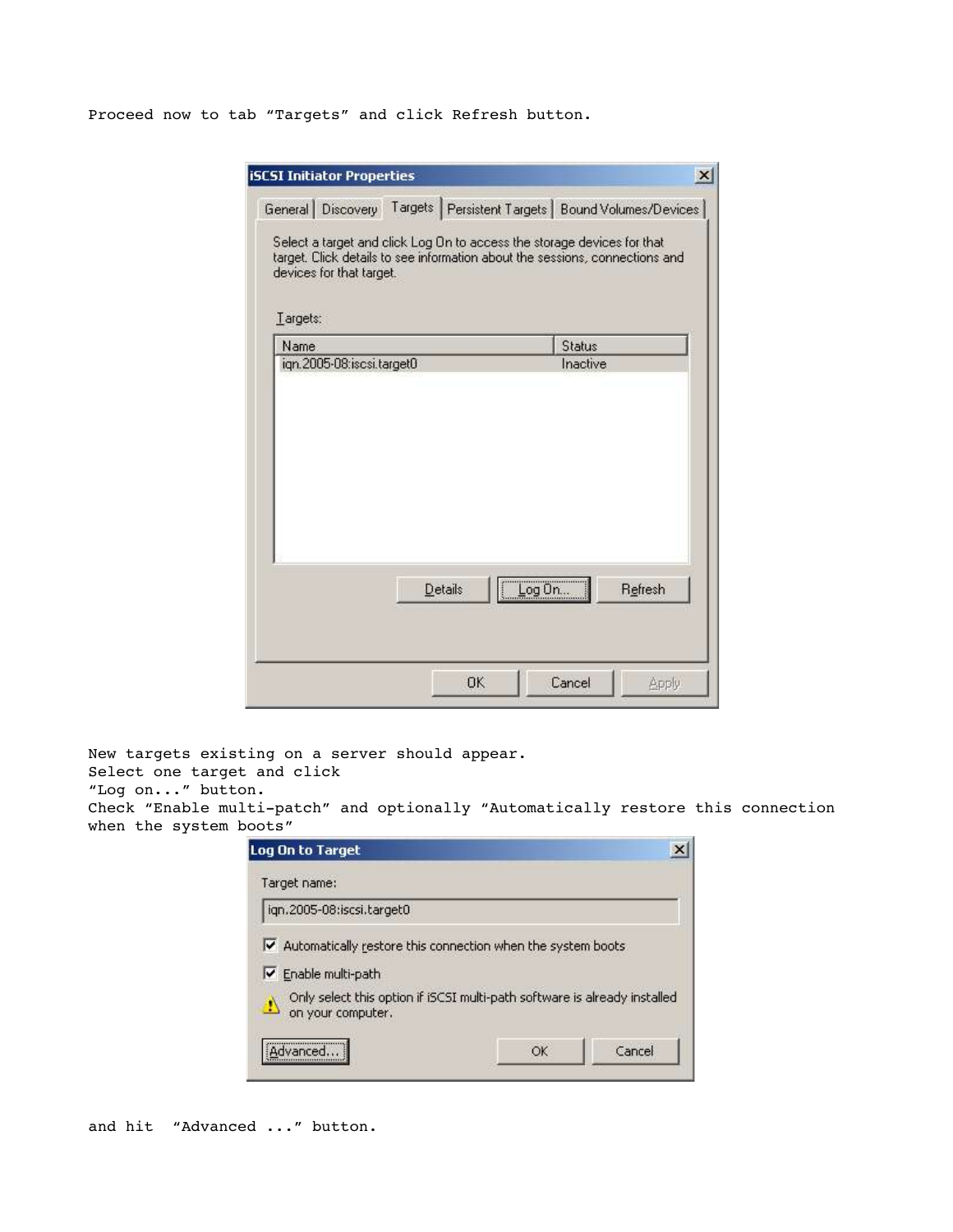| Connect by using                      |                                                                                                                                                |  |  |  |
|---------------------------------------|------------------------------------------------------------------------------------------------------------------------------------------------|--|--|--|
|                                       |                                                                                                                                                |  |  |  |
| Local adapter:                        | Microsoft iSCSI Initiator                                                                                                                      |  |  |  |
| Source IP:                            | 192.168.2.221                                                                                                                                  |  |  |  |
| Target Portal:                        | 192.168.2.220/3260                                                                                                                             |  |  |  |
| Data digest<br>CHAP logon information | F Header digest                                                                                                                                |  |  |  |
|                                       | CHAP helps ensure data security by providing authentication between                                                                            |  |  |  |
| for this initiator.                   | a target and an initiator trying to establish a connection. To use it<br>specify the same target CHAP secret that was configured on the target |  |  |  |
| User name:                            | ign.1991-05.com.microsoft.toy                                                                                                                  |  |  |  |
| Target secret:                        |                                                                                                                                                |  |  |  |
|                                       | Perform mutual authentication                                                                                                                  |  |  |  |

Set configuration as below:

- "Local adapter" set as "Microsoft iSCSI Initiator"
- "Source IP" set as "192.168.2.221"
- "Target Portal" should be set to: "192.168.2.220/3260"

Click on "OK" button and again in previous window hit "OK" button.

One connection to the server is already working and configured. But we have to add another one. So please again select the same target in "Targets" tab and repeat above activities, but in Window "Advance settings" we have to set:

- "Local adapter" choose: "default" (**other setting will cause problems with choosing "Target Portal"**)
- "Source IP" also leave as "default"
- "Target Portal" should be set to: "192.168.3.220/3260"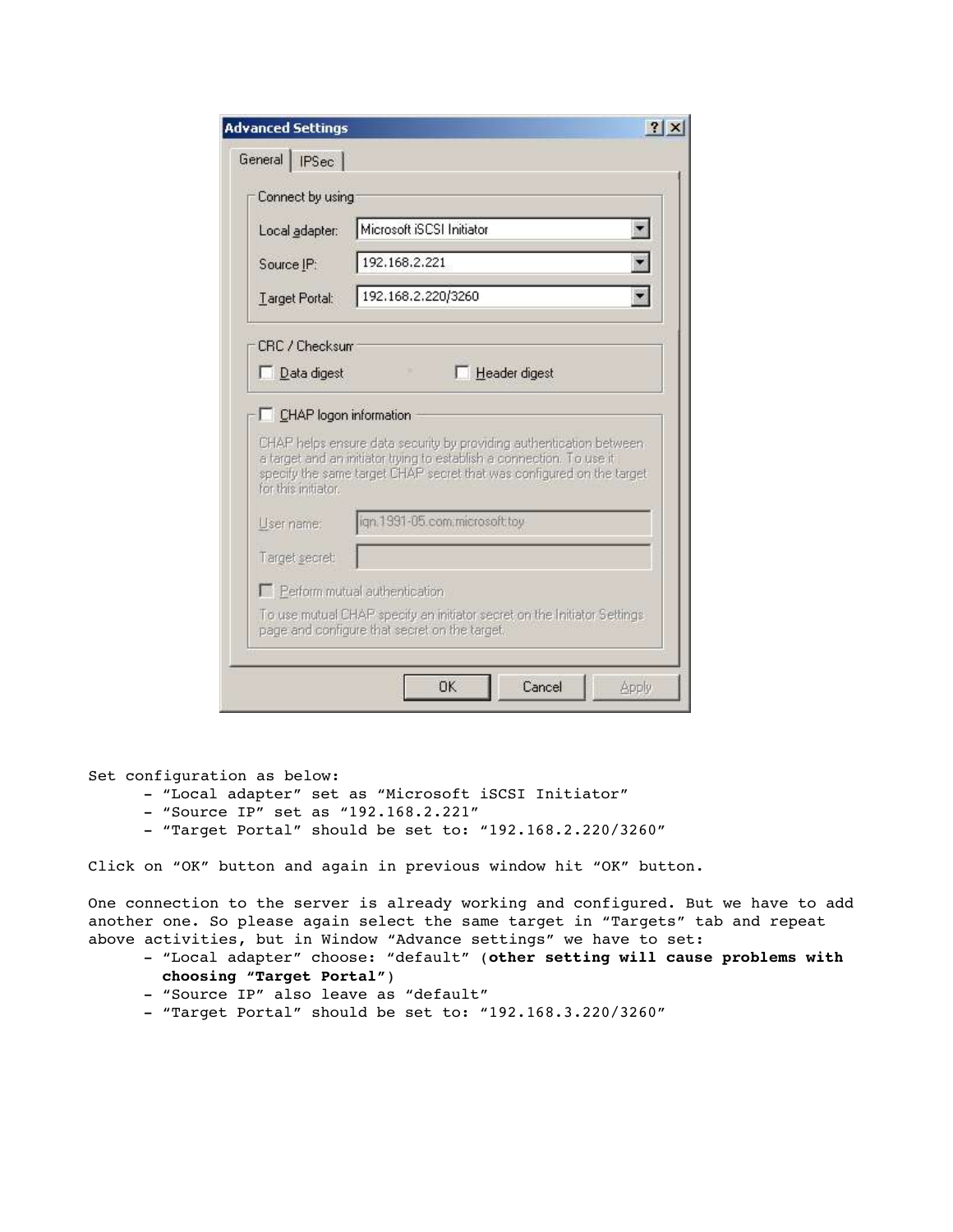| Connect by using                                    | Default                                                                                                                                        |  |  |
|-----------------------------------------------------|------------------------------------------------------------------------------------------------------------------------------------------------|--|--|
| Local adapter:                                      |                                                                                                                                                |  |  |
| Source IP:                                          | Default                                                                                                                                        |  |  |
| Target Portal:                                      | 192.168.3.220/3260                                                                                                                             |  |  |
|                                                     | CHAP helps ensure data security by providing authentication between                                                                            |  |  |
|                                                     | a target and an initiator trying to establish a connection. To use it<br>specify the same target CHAP secret that was configured on the target |  |  |
|                                                     | ign.1991-05.com.microsoft.toy                                                                                                                  |  |  |
|                                                     |                                                                                                                                                |  |  |
| for this initiator.<br>User name:<br>Target secret: | Perform mutual authentication                                                                                                                  |  |  |

To check whether MPIO really works in window "iSCSI Initiator Properties" select our target, click on "details", open the "Devices" tab, click on "Advanced", enter "MPIO" tab, and there by selecting one of the entries in "The device has the following paths" and clicking "Details" button we can see whats connections are made to make MPIO work. There should be two such connections!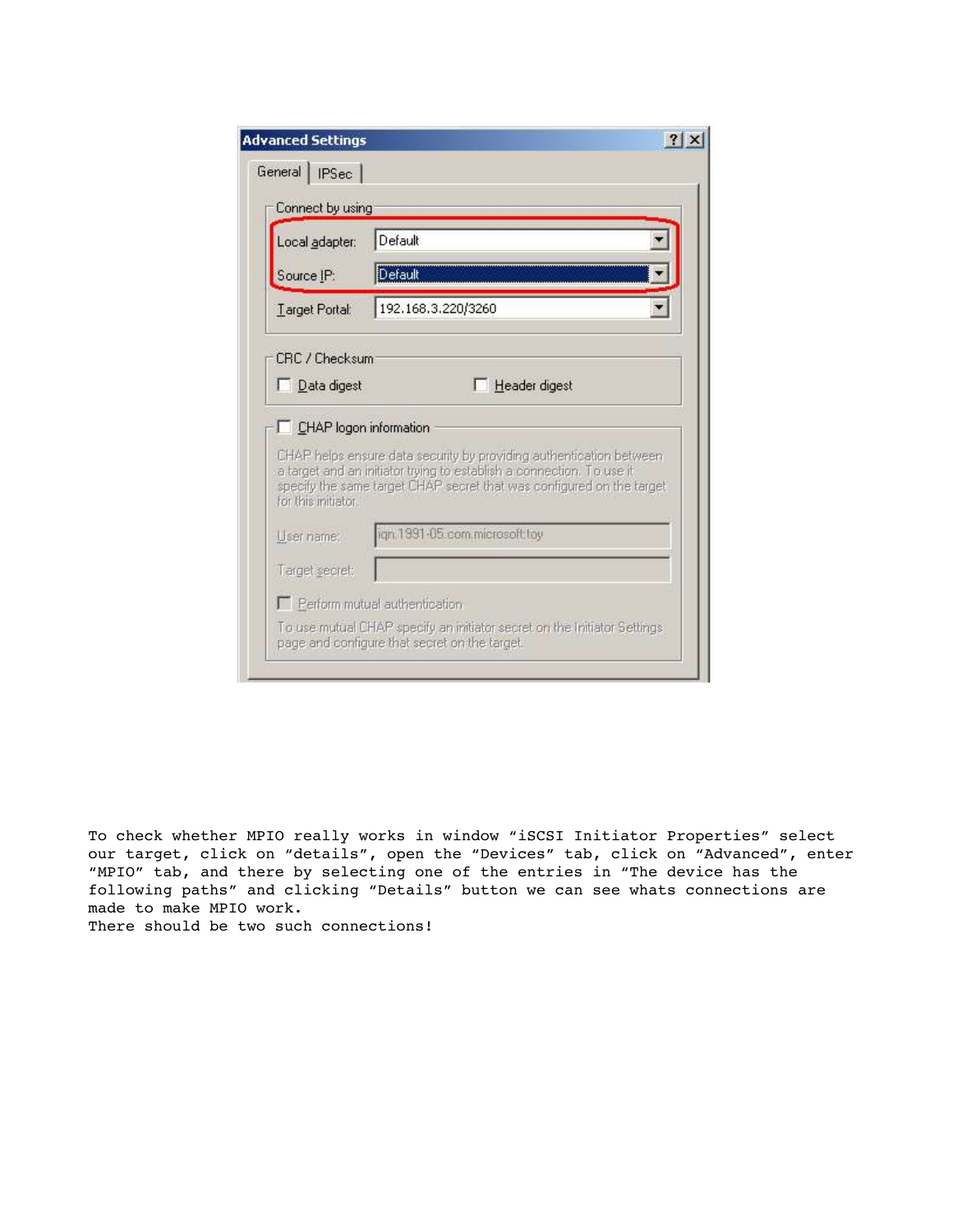| Round Robin<br>Fail Over Only<br>Round Robin<br>Round Robin With Subset |                |                         |               |                                                      |
|-------------------------------------------------------------------------|----------------|-------------------------|---------------|------------------------------------------------------|
|                                                                         |                |                         |               |                                                      |
|                                                                         |                |                         |               |                                                      |
| Least Queue Depth                                                       |                |                         |               |                                                      |
| Weighted Paths                                                          |                |                         |               |                                                      |
| Least Blocks                                                            |                |                         |               |                                                      |
|                                                                         |                |                         |               |                                                      |
| This device has the following paths:                                    |                |                         |               |                                                      |
| Path Id                                                                 | <b>Status</b>  | Type                    | <b>Weight</b> | Session ID                                           |
| 0x20000<br>0x20001                                                      | Conne<br>Conne | <b>Active</b><br>Active | n/a           | fffffffff81d3852c-400001<br>fffffffff81d3852c-400001 |
|                                                                         |                |                         | n/a           |                                                      |
|                                                                         |                |                         |               |                                                      |
|                                                                         |                |                         |               |                                                      |
|                                                                         |                |                         |               |                                                      |
|                                                                         |                |                         |               |                                                      |
| ٠I                                                                      |                |                         |               | $\ddot{\phantom{1}}$                                 |

Now please proceed to "Disk Management", and create a file system on new unit.